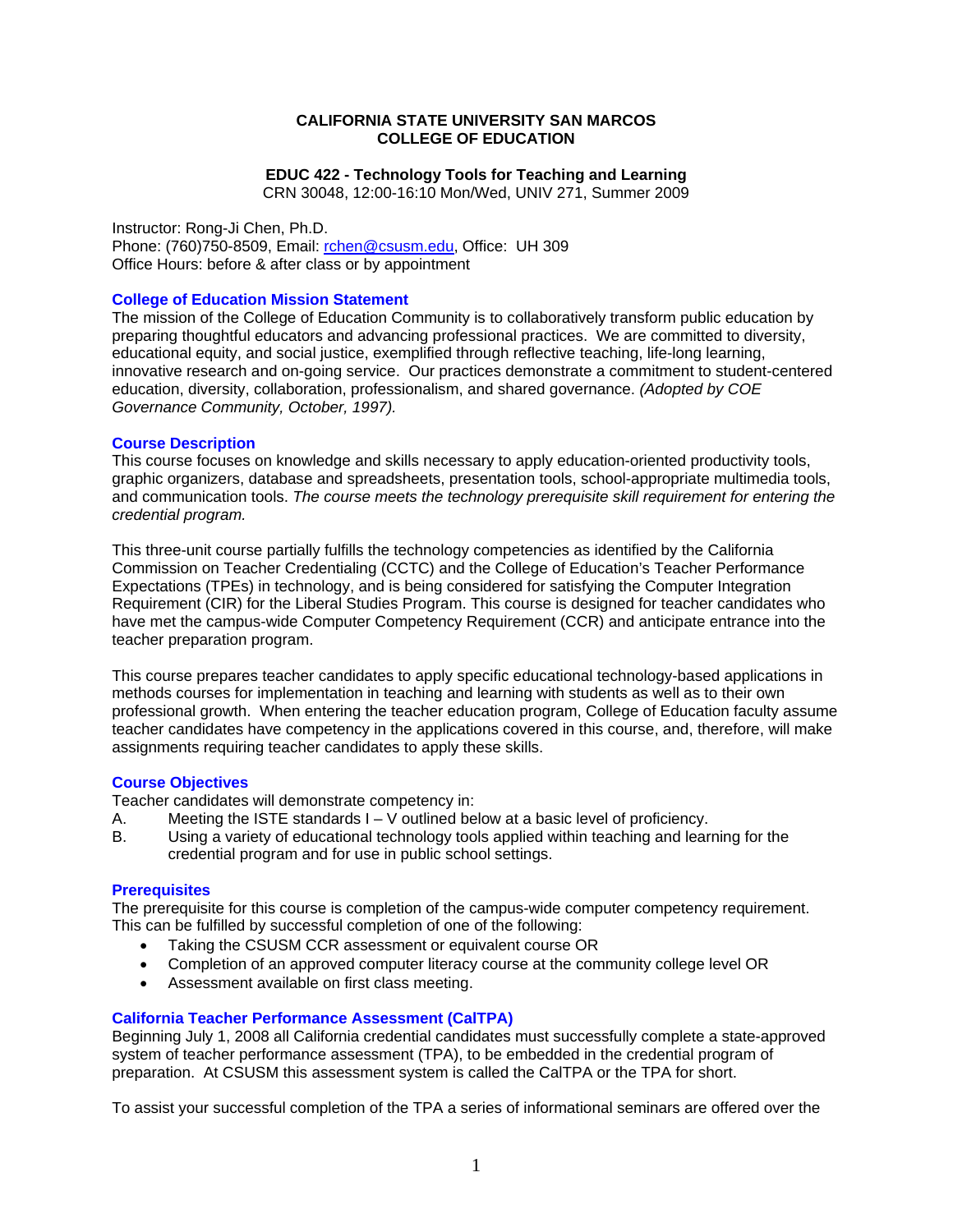course of the program. TPA related questions and logistical concerns are to be addressed during the seminars. Your attendance to TPA seminars will greatly contribute to your success on the assessment.

Additionally, COE classes use common pedagogical language, lesson plans (lesson designs), and unit plans (unit designs) in order to support and ensure your success on the TPA and more importantly in your credential program.

The CalTPA Candidate Handbook, TPA seminar schedule, and other TPA support materials can be found on the COE website: http://www.csusm.edu/coe/CalTPA/ProgramMaterialsTPA.html

## **Teacher Performance Expectation (TPE) Competencies**

This course is designed to help teachers seeking the Multiple and Single Subjects Credential to develop the skills, knowledge, and attitudes necessary to assist schools and districts in implementing an effective program for all students. The successful candidate will be able to merge theory and practice in order to realize a comprehensive and extensive educational program for all students. The following TPEs are addressed in this course:

### Primary Emphasis

TPE 14 CSUSM Educational Technology (Based on ISTE NETS: see below) Secondary Emphasis:

TPE 4 - Making Content Accessible (NETS I and II)

TPE 5 - Student Engagement (NETS I and II)

TPE 6 - Developmentally Appropriate Teaching Practices (NETS I, and II)

TPE 7 - Teaching English Language Learners (NETS II and IV)

TPE 12 - Professional, legal and ethical (NETS IV)

TPE 13 - Professional Growth (NETS V)

## **ISTE National Educational Technology Standards (NETS•T) and Performance Indicators for Teachers**

Effective teachers model and apply the National Educational Technology Standards for Students (NETS•S) as they design, implement, and assess learning experiences to engage students and improve learning; enrich professional practice; and provide positive models for students, colleagues, and the community. All teachers should meet the following standards and performance indicators. Teachers:

## **1. Facilitate and Inspire Student Learning and Creativity**

Teachers use their knowledge of subject matter, teaching and learning, and technology to facilitate experiences that advance student learning, creativity, and innovation in both face-to-face and virtual environments. Teachers:

- **a.** promote, support, and model creative and innovative thinking and inventiveness
- **b.** engage students in exploring real-world issues and solving authentic problems using digital tools and resources
- **c.** promote student reflection using collaborative tools to reveal and clarify students' conceptual understanding and thinking, planning, and creative processes
- **d.** model collaborative knowledge construction by engaging in learning with students, colleagues, and others in face-to-face and virtual environments

### **2. Design and Develop Digital-Age Learning Experiences and Assessments**

Teachers design, develop, and evaluate authentic learning experiences and assessments incorporating contemporary tools and resources to maximize content learning in context and to develop the knowledge, skills, and attitudes identified in the NETS•S. Teachers:

- **a.** design or adapt relevant learning experiences that incorporate digital tools and resources to promote student learning and creativity
- **b.** develop technology-enriched learning environments that enable all students to pursue their individual curiosities and become active participants in setting their own educational goals, managing their own learning, and assessing their own progress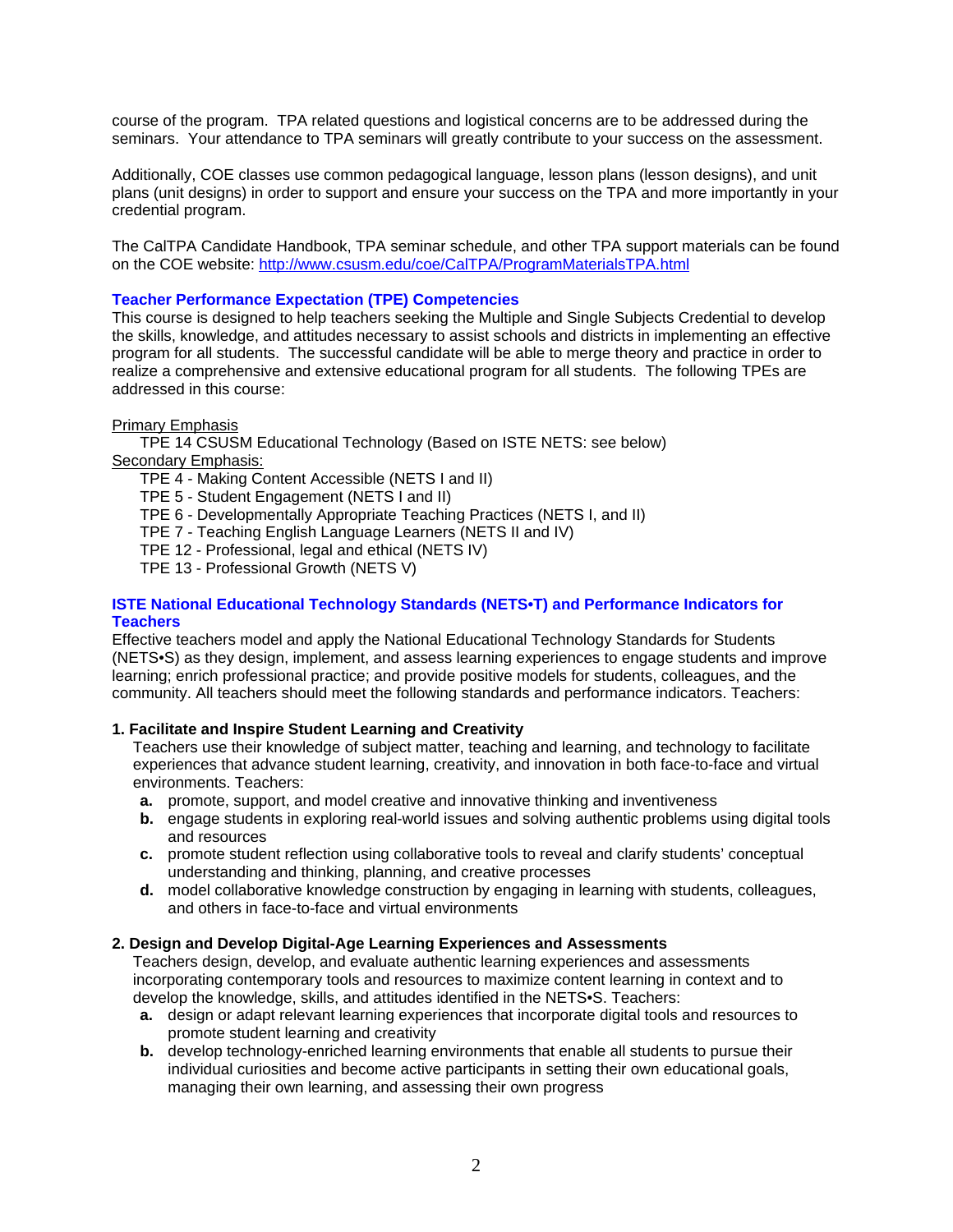- **c.** customize and personalize learning activities to address students' diverse learning styles, working strategies, and abilities using digital tools and resources
- **d.** provide students with multiple and varied formative and summative assessments aligned with content and technology standards and use resulting data to inform learning and teaching

# **3. Model Digital-Age Work and Learning**

Teachers exhibit knowledge, skills, and work processes representative of an innovative professional in a global and digital society. Teachers:

- **a.** demonstrate fluency in technology systems and the transfer of current knowledge to new technologies and situations
- **b.** collaborate with students, peers, parents, and community members using digital tools and resources to support student success and innovation
- **c.** communicate relevant information and ideas effectively to students, parents, and peers using a variety of digital-age media and formats
- **d.** model and facilitate effective use of current and emerging digital tools to locate, analyze, evaluate, and use information resources to support research and learning

## **4. Promote and Model Digital Citizenship and Responsibility**

Teachers understand local and global societal issues and responsibilities in an evolving digital culture and exhibit legal and ethical behavior in their professional practices. Teachers:

- **a.** advocate, model, and teach safe, legal, and ethical use of digital information and technology, including respect for copyright, intellectual property, and the appropriate documentation of sources
- **b.** address the diverse needs of all learners by using learner-centered strategies and providing equitable access to appropriate digital tools and resources
- **c.** promote and model digital etiquette and responsible social interactions related to the use of technology and information
- **d.** develop and model cultural understanding and global awareness by engaging with colleagues and students of other cultures using digital-age communication and collaboration tools

### **5. Engage in Professional Growth and Leadership**

Teachers continuously improve their professional practice, model lifelong learning, and exhibit leadership in their school and professional community by promoting and demonstrating the effective use of digital tools and resources. Teachers:

- **a.** participate in local and global learning communities to explore creative applications of technology to improve student learning
- **b.** exhibit leadership by demonstrating a vision of technology infusion, participating in shared decision making and community building, and developing the leadership and technology skills of others
- **c.** evaluate and reflect on current research and professional practice on a regular basis to make effective use of existing and emerging digital tools and resources in support of student learning
- **d.** contribute to the effectiveness, vitality, and self-renewal of the teaching profession and of their school and community

*ISTE (International Society for Technology in Education), 2008*  http://www.iste.org/Content/NavigationMenu/NETS/ForTeachers/2008Standards/NETS\_for\_Teachers\_2008.htm

## **Authorization to Teach English Language Learners**

The CSUSM credential program has been specifically designed to prepare teachers for the diversity of languages often encountered in California public school classrooms. The authorization to teach English learners is met through the infusion of content and experiences within the credential program as well as additional coursework. Students successfully completing this program receive a credential with authorization to teach English learners. (Approved by CCTC in SB2042 Program Standards, August 2002)

### **COE Attendance Policy**

Due to the dynamic and interactive nature of courses in the College of Education, all students are expected to attend all classes and participate actively. At a minimum, students must attend more than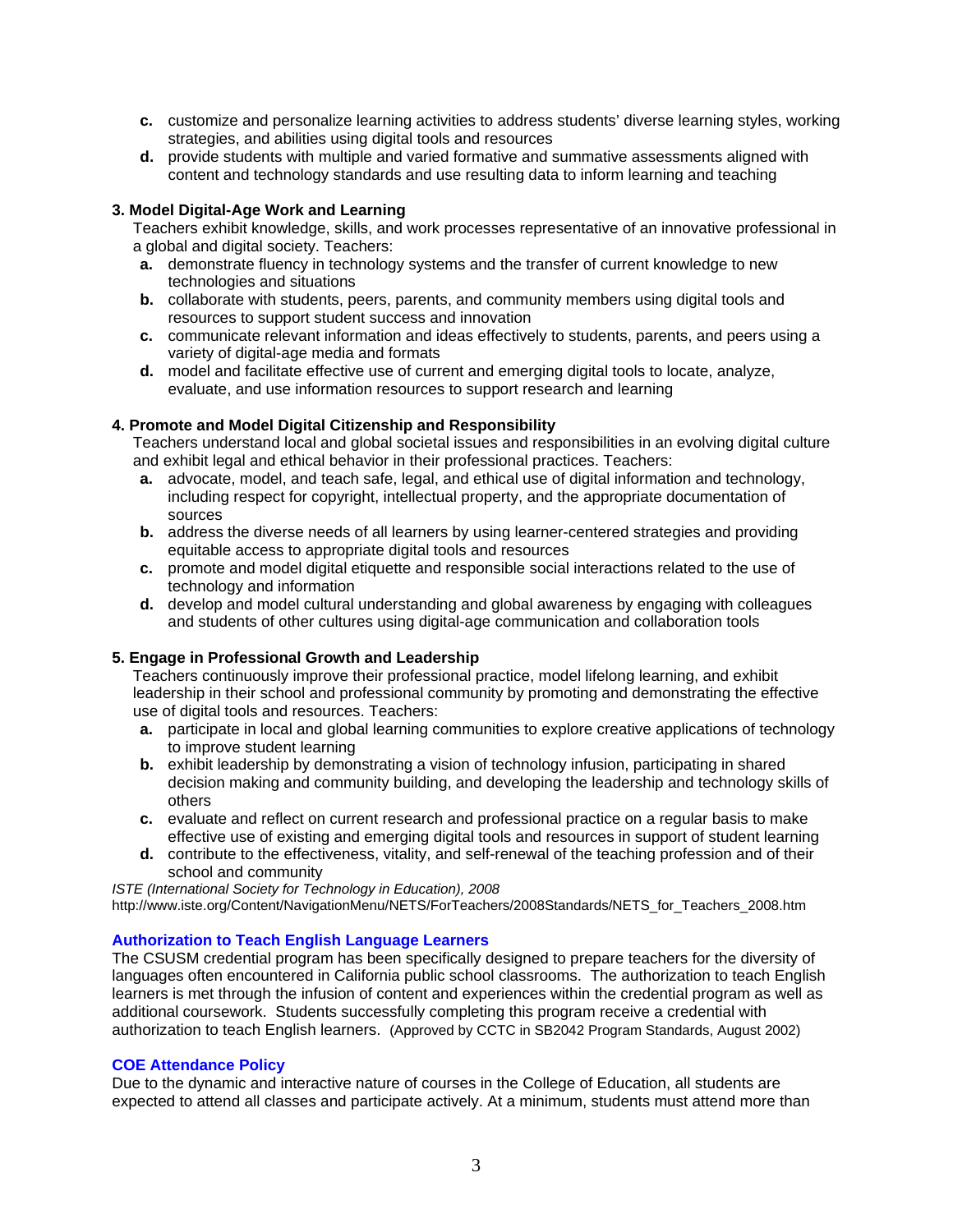80% of class time, or s/he may not receive a passing grade for the course at the discretion of the instructor. Individual instructors may adopt more stringent attendance requirements (see below). Should the student have extenuating circumstances, s/he should contact the instructor as soon as possible. (Adopted by the COE Governance Community, December, 1997).

If more than two class sessions are missed or there is excessive tardiness (or leave early) for more than four sessions, the teacher candidate cannot receive higher than a C+. Five points may be deducted from the attendance/participation for a missed class. If extraordinary circumstances occur, please communicate with the instructor.

In addition to attending course sessions, each student will be required to complete lab assignments each week. Some of these assignments require students use campus resources. All students must plan times they can work in labs on campus. Students are required to check campus resources and availability of labs. Mac computers are available in ACD 202 & 211, UH 271 & UH 360, and SCI2 306 in addition to other locations such as the library 2nd floor. Students are required to use campus issued-email accounts and check email and WebCT at least two times per week to communicate with instructor and peers.

## **CSUSM Academic Honesty Policy**

Students will be expected to adhere to standards of academic honesty and integrity, as outlined in the Student Academic Honesty Policy. All written work and oral presentation assignments must be original work. All ideas/materials that are borrowed from other sources must have appropriate references to the original sources. Any quoted material should give credit to the source and be punctuated with quotation marks.

Students are responsible for honest completion of their work including examinations. There will be no tolerance for infractions. If you believe there has been an infraction by someone in the class, please bring it to the instructor's attention. The instructor reserves the right to discipline any student for academic dishonesty in accordance with the general rules and regulations of the university. Disciplinary action may include the lowering of grades and/or the assignment of a failing grade for an exam, assignment, or the class as a whole.

Incidents of Academic Dishonesty will be reported to the Dean of Students. Sanctions at the University level may include suspension or expulsion from the University.

#### **Plagiarism:**

As an educator, it is expected that each student will do his/her own work, and contribute equally to group projects and processes. Plagiarism or cheating is unacceptable under any circumstances. If you are in doubt about whether your work is paraphrased or plagiarized see the Plagiarism Prevention for Students website http://library.csusm.edu/plagiarism/index.html. If there are questions about academic honesty, please consult the University catalog.

#### **Students with Disabilities Requiring Reasonable Accommodations**

Students with disabilities who require reasonable accommodations must be approved for services by providing appropriate and recent documentation to the Office of Disable Student Services (DSS). This office is located in Craven Hall 5205, and can be contacted by phone at (760) 750-4905, or TTY (760) 750-4909. Students authorized by DSS to receive reasonable accommodations should meet with their instructor during office hours or, in order to ensure confidentiality, in a more private setting.

#### **CSUSM Writing Requirement**

The CSUSM writing requirement of 2500 words is met through the completion of course assignments. Therefore, all writing will be looked at for content, organization, grammar, spelling, and format.

#### **Required Supplies**

There is no required text for this course. Instead, you will need the following:

A. ISTE student online membership: (ww.iste.org) (\$39.00). Must be purchased by  $2^{nd}$  class. Print confirmation for ISTE membership from screen when you register and submit to instructor.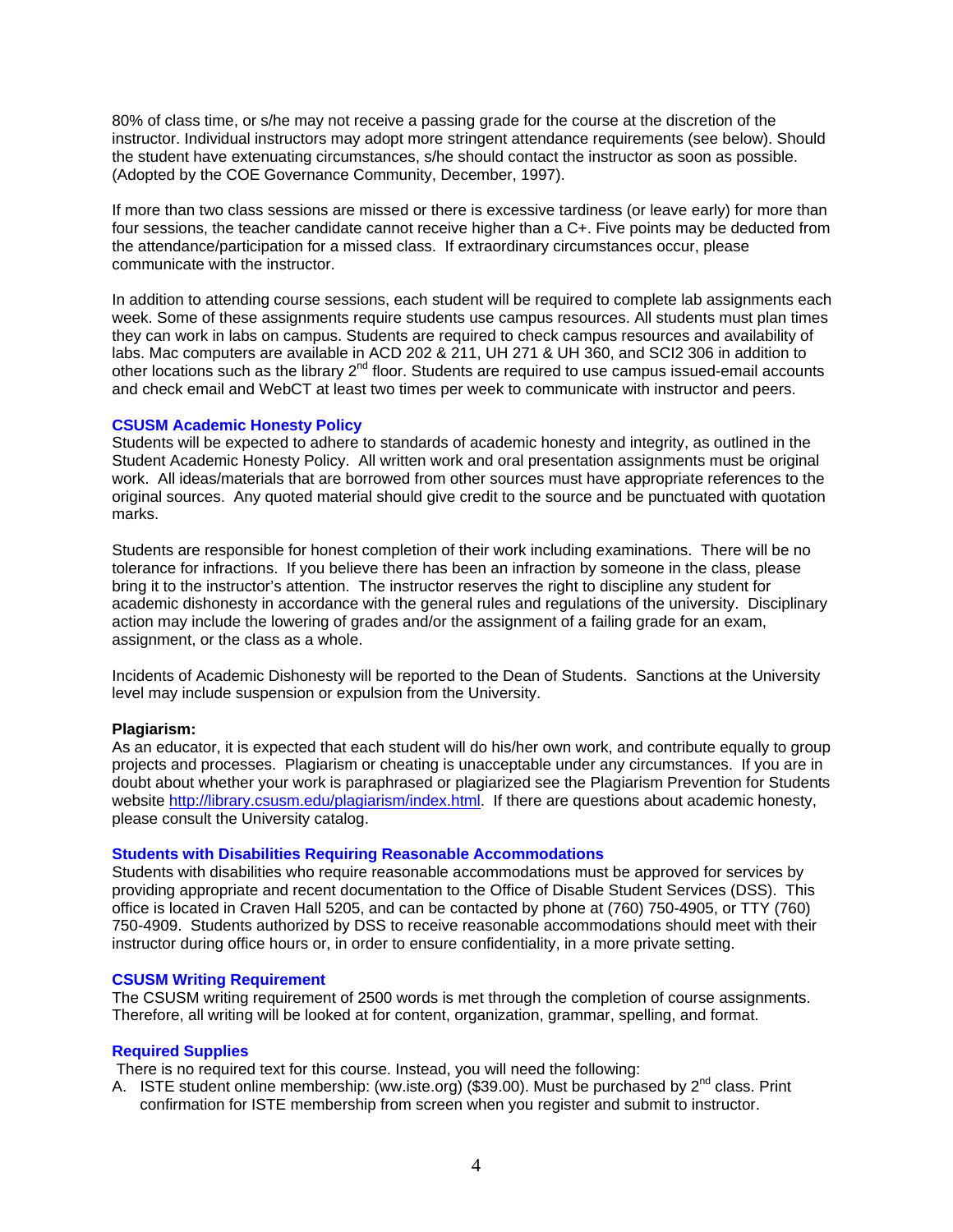- B. Taskstream registration: http://www.taskstream.com (\$25-semester; \$39-one year). Register by 2<sup>nd</sup> class.
- C. USB storage device (1 Gig of larger) or other storage solution
- D. Use of digital video camera for taping video project. Personal camera may be used OR check out is available from Kellogg library on  $2^{nd}$  floor.
- E. Use of campus email account and WebCT for course communication (provided free)

It is not necessary to purchase the educational software, as much of the specific software titles are available on the Web in demo-version and/or available on campus.

## **Assignments**

The following is a list of course assignments with a brief description of each. Detailed information is provided on the class WebCT. Please note that modifications may occur at the discretion of the instructor.

| <b>No</b>      | <b>Assignment</b>                               | <b>Description</b>                                                                                                                                                                                                                                                                                                                                                                                                                                                                                               | Pts            |
|----------------|-------------------------------------------------|------------------------------------------------------------------------------------------------------------------------------------------------------------------------------------------------------------------------------------------------------------------------------------------------------------------------------------------------------------------------------------------------------------------------------------------------------------------------------------------------------------------|----------------|
| A              | Professional<br>Memberships                     | Join ISTE (International Society for Technology in Education) and<br>access resources for teaching and learning through effective use of<br>technology.                                                                                                                                                                                                                                                                                                                                                          | <b>NA</b><br>5 |
| $\mathbf{1}$   | Introductions                                   | The purpose of this assignment is for students to introduce themselves,<br>to demonstrate the ability to contribute to online discussion boards, and<br>to apply Netiquette in the process.                                                                                                                                                                                                                                                                                                                      |                |
| $\overline{2}$ | Internet<br>Assignment<br>(social<br>bookmarks) | Through use of a web-based resource/tool, students will organize and<br>manage online resources for projects and share with others. This tool<br>will allow students to continue to organize and share resources<br>throughout COE program experiences. The assignment requires<br>evaluation and review of educational web sites and reflection on<br>classroom use.                                                                                                                                            |                |
| $\overline{3}$ | Graphic<br>Organizer                            | Students use concept-mapping software involving text and graphics to<br>develop an appropriate educational theme. The activity provides an<br>opportunity to consider this application for support of specific curriculum<br>topics as well as writing with students in K-12 classrooms.                                                                                                                                                                                                                         |                |
| $\overline{4}$ | Web Page<br>(Wiki)                              | Students use a template/tool on the web to create an activity for<br>students to explore concepts related to standards and specific<br>curriculum topics. An introduction and directions for a student activity<br>using Web sites related to (a) content standard(s) will be hosted on a<br>remote server for sharing with other educators.                                                                                                                                                                     | 10             |
| 5              | Digital<br>Citizenship &<br>Newsletter          | The purpose of this assignment is for students to become familiar with<br>fair use and copyright laws. Students will share their knowledge about<br>digital citizenship and NETS-T through the collaborative creation of a<br>newsletter. Students will demonstrate the ability to use functions of<br>desktop publishing (text, graphics, layout, and appropriate content) to<br>communicate with parents, students, or other educators. Students select<br>and use a rubric to provide feedback to classmates. | 10             |
| 6              | Journal/Blog                                    | Students reflect on course readings and activities related to NETS-S,<br>NETS-T, and current issues in educational technology. Entries are made<br>to the journal weekly. The journal is created and maintained online as a<br>Blog, and the URL is submitted for review of journal entries and credit.<br>Use of appropriate APA format and citations must be followed for listing<br>all resources.                                                                                                            | 16             |
| $\overline{7}$ | Spreadsheets                                    | Students use a spreadsheet in a variety of ways to organize and present<br>information. Students reflect on educationally appropriate uses of a<br>spreadsheet tool and differentiate between various tools for organizing<br>information.                                                                                                                                                                                                                                                                       | 5              |
| 8              | <b>Web 2.0</b><br>Reflection &                  | This purpose of this assignment is for students to reflect on and report<br>the benefits and limitations of Web 2.0 applications. It encourages the                                                                                                                                                                                                                                                                                                                                                              | 10             |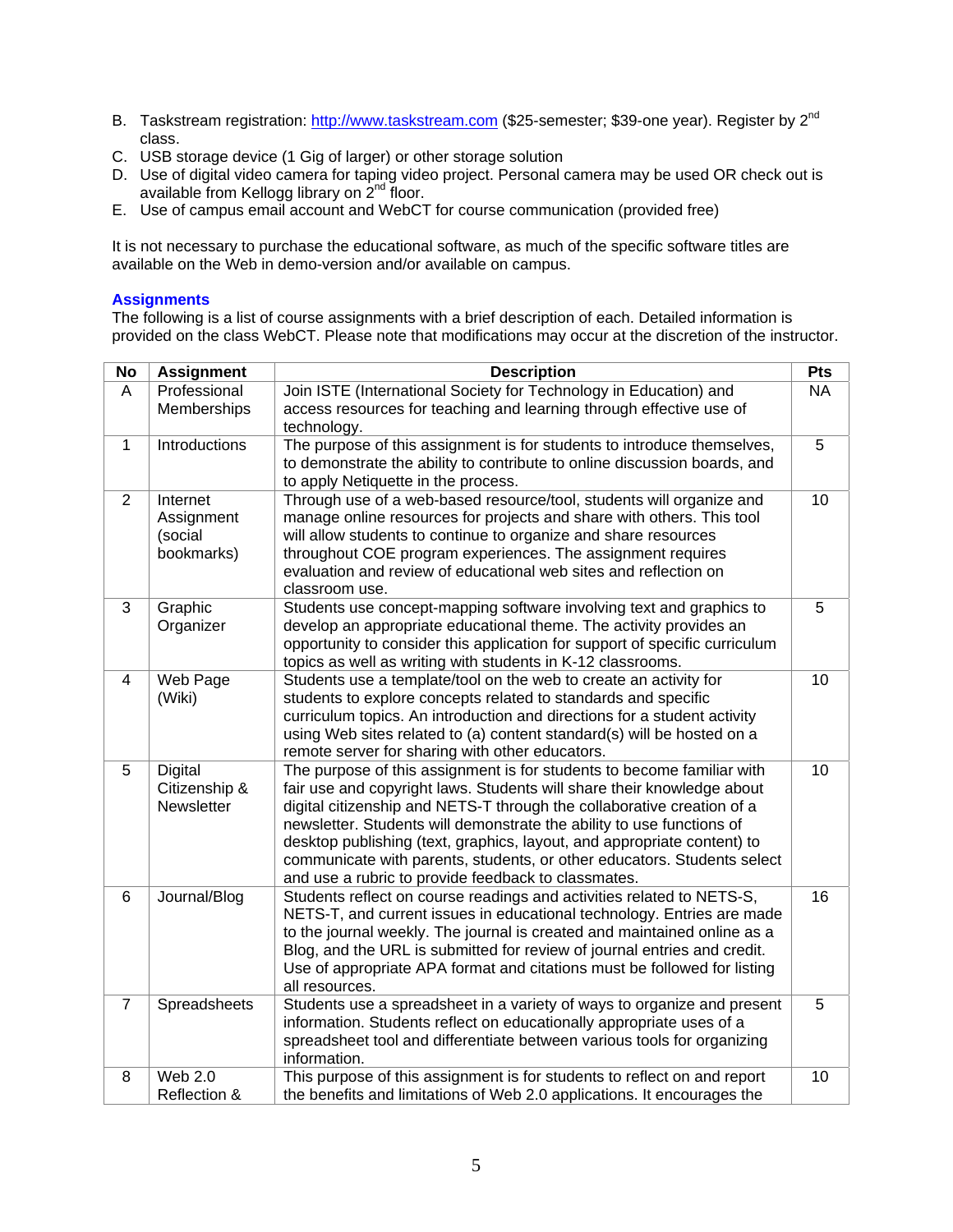|    | <b>PowerPoint</b><br>Presentation                                            | development of collaborative online skills to locate, research, reference,<br>and present information regarding the use of educational technology<br>tools. It entails the development of a PowerPoint presentation, which<br>makes explicit connections with NETS-S, NETS-T, and/or CA content<br>standards. Students will use a rubric to provide feedback to classmates.                                                                                                                |     |
|----|------------------------------------------------------------------------------|--------------------------------------------------------------------------------------------------------------------------------------------------------------------------------------------------------------------------------------------------------------------------------------------------------------------------------------------------------------------------------------------------------------------------------------------------------------------------------------------|-----|
| 9  | Database                                                                     | Students will use a database tool to input and organize information. A<br>report will be generated to document understanding of the use of this<br>tool. Students will also understand how online databases provide<br>opportunities to search for information related to an educational topic.                                                                                                                                                                                            |     |
| 10 | EdTechProfile                                                                | This assessment provides students with a look at their skills. Charts<br>available following the assessment will be submitted.                                                                                                                                                                                                                                                                                                                                                             |     |
| 11 | Software<br><b>Reviews</b>                                                   | 10<br>Students demonstrate understanding of how to assess educational<br>software in terms of student academic content standards, learning<br>needs, and strengths and weaknesses of the software.                                                                                                                                                                                                                                                                                         |     |
| 12 | Video Project                                                                | Working in collaborative groups of 3 or 4, students produce a video for<br>15<br>classroom use. Students will learn how to use digital video cameras, edit<br>video clips, and prepare a project for sharing electronically. Final editing<br>of a movie clip and posting online to Teacher Tube will be completed<br>individually in order to ensure each student has learned the process.<br>Students select and use a rubric to provide feedback to classmates.                         |     |
| 13 | <b>Tracking Sheet</b>                                                        | Planning and organizing sheet to prepare for electronic portfolio. Files<br>are matched to the NETS under TPE 14 and documentation of file<br>naming and organizing is required.                                                                                                                                                                                                                                                                                                           |     |
| 14 | <b>NETS</b> reflection<br>& TPE 14<br>submission in<br>Taskstream            | The assignment requires setting up an artifact tracking sheet and<br>organizing all course files, selecting evidence through analysis of<br>individual work related to proficiencies and completing narratives as<br>evidence of meeting the Teaching Performance Expectation (TPE 14). It<br>is anticipated that teacher candidates will build on the work begun in<br>EDUC 422 so that the portfolio submitted at the conclusion of the<br>program accurately verifies meeting all TPEs. |     |
| 15 | Attendance,<br>disposition &<br>participation<br>during class,<br>and online | Students are expected to have a positive disposition toward teaching<br>and learning. They should help each other and create a positive<br>classroom environment for everyone. This means having a positive<br>attitude in class, being on time and actively engaged in discussions and<br>activities both in class and online.                                                                                                                                                            | 15  |
|    |                                                                              | <b>Total Points</b>                                                                                                                                                                                                                                                                                                                                                                                                                                                                        | 135 |

All assignments, requirements, due dates and scoring rubrics will be available through WebCT or the class blog. You are responsible to track your grades and progress in the course. In order to successfully complete this course, all assignments must be completed at an acceptable level noted on assignment directions and rubrics. All assignments are due by 11pm on the due date. Late assignments may be penalized by a deduction in points. After one week, late assignments may receive no credit. If extraordinary circumstances occur, please contact the instructor.

In addition to the assignments described above, performance assessment will be on student's cooperation and flexibility in response to unforeseen challenges and student's ability to perform tasks using a variety of technology tools.

## **Criteria for Grading Assignments**

- great insight and application, and excellent writing. • **90-100%:** Outstanding work on assignment, excellent syntheses of information and experiences,
- • **80-89%:** Completion of assignment in good form with good syntheses and application of information and experiences; writing is good.
- • **70-79%:** Completion of assignment, adequate effort, adequate synthesis of information and application of information and experiences, writing is adequate.